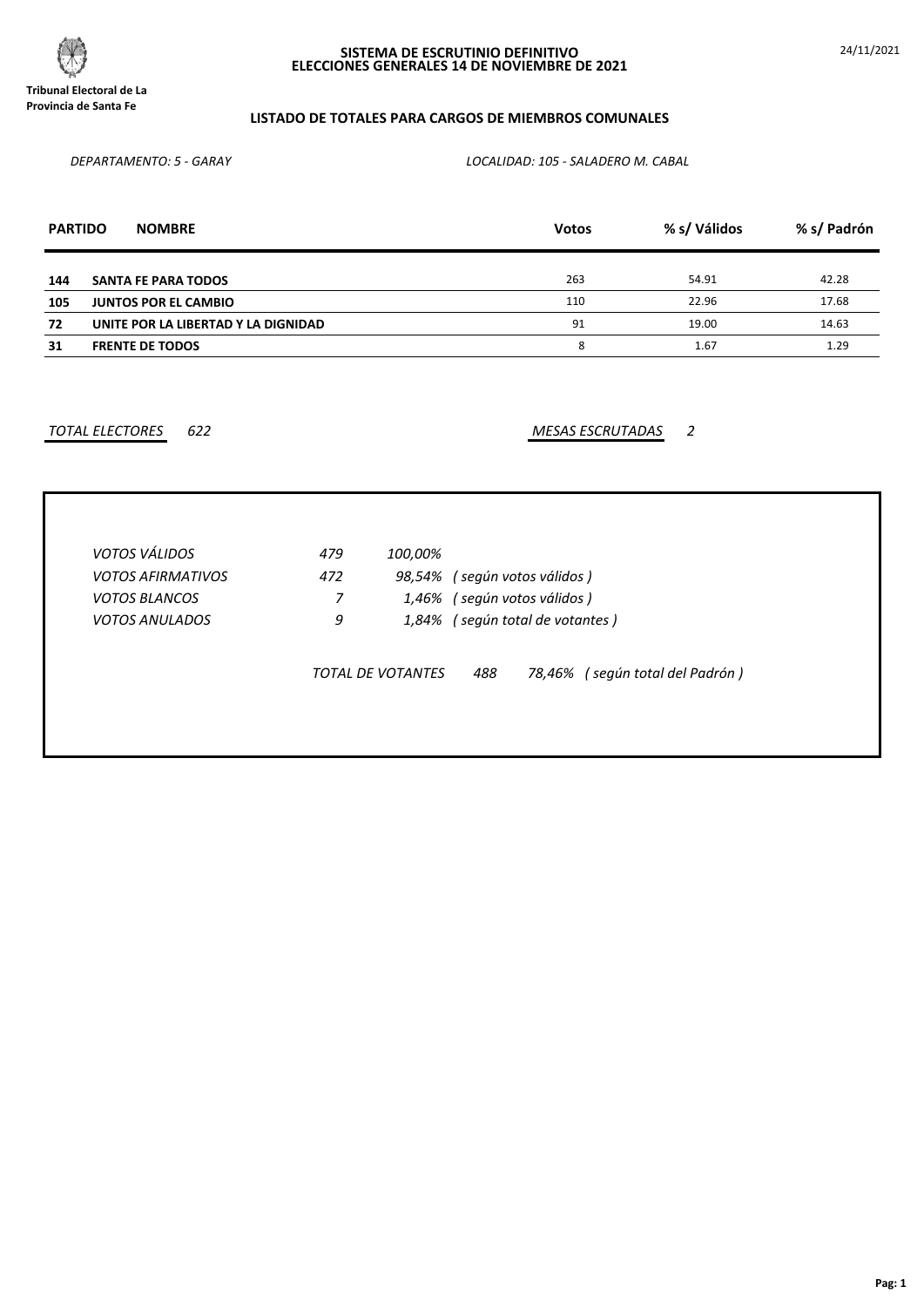

# **DISTRIBUCION DE MIEMBROS COMUNALES POR LOCALIDAD Y PARTIDO**

*DEPARTAMENTO: 5 GARAY LOCALIDAD: 105 - SALADERO M. CABAL*

| <b>CARGO</b>                 | <b>SITUACION</b> | <b>PARTIDO</b>             |              |  |  |  |
|------------------------------|------------------|----------------------------|--------------|--|--|--|
| <b>MIEMBROS COMUNALES</b>    | T1               | 144 - SANTA FE PARA TODOS  | Sit.Part. T1 |  |  |  |
| MIEMBROS COMUNALES           | T <sub>2</sub>   | 144 - SANTA FE PARA TODOS  | Sit.Part. T2 |  |  |  |
| MIEMBROS COMUNALES           | T <sub>3</sub>   | 105 - JUNTOS POR EL CAMBIO | Sit.Part. T1 |  |  |  |
| <b>MIEMBROS COMUNALES</b>    | S <sub>1</sub>   | 144 - SANTA FE PARA TODOS  | Sit.Part. T3 |  |  |  |
| <b>MIEMBROS COMUNALES</b>    | S <sub>2</sub>   | 144 - SANTA FE PARA TODOS  | Sit.Part. S1 |  |  |  |
| <b>MIEMBROS COMUNALES</b>    | S <sub>3</sub>   | 105 - JUNTOS POR EL CAMBIO | Sit.Part. T2 |  |  |  |
| CONTRALORES DE CUENTA        | T1               | 144 - SANTA FE PARA TODOS  | Sit.Part. T1 |  |  |  |
| CONTRALORES DE CUENTA        | T <sub>2</sub>   | 144 - SANTA FE PARA TODOS  | Sit.Part. T2 |  |  |  |
| <b>CONTRALORES DE CUENTA</b> | T <sub>3</sub>   | 105 - JUNTOS POR EL CAMBIO | Sit.Part. T1 |  |  |  |
| <b>CONTRALORES DE CUENTA</b> | S <sub>1</sub>   | 144 - SANTA FE PARA TODOS  | Sit.Part. T3 |  |  |  |
| <b>CONTRALORES DE CUENTA</b> | S <sub>2</sub>   | 144 - SANTA FE PARA TODOS  | Sit.Part. S1 |  |  |  |
| CONTRALORES DE CUENTA        | S <sub>3</sub>   | 105 - JUNTOS POR EL CAMBIO | Sit.Part. T2 |  |  |  |

| <b>LISTA</b>                 |                | <b>APELLIDO Y NOMBRE</b>               | <b>DOCUMENTO</b> | <b>SEXO</b> | <b>DOMICILIO</b> |
|------------------------------|----------------|----------------------------------------|------------------|-------------|------------------|
| MIEMBROS COMUNALES TITULARES |                |                                        |                  |             |                  |
| T1 144                       | T1             | <b>FABBRO JORGE RENE</b>               | 23228681         | M           | ZONA URBANA S/N  |
| T2 144                       | T2             | <b>FARIAS CRISTIAN JONATAN</b>         | 36489935         | M           | ZONA URBANA 0    |
| T3 105                       | T1             | AQUINO MARIA DE LOS ANGELES            | 24156414         | F           | ZONA URBANA 0    |
|                              |                | MIEMBROS COMUNALES SUPLENTES           |                  |             |                  |
| S1 144                       | T3             | <b>TORRES MICAELA BEATRIZ</b>          | 41256362         | F.          | ZONA URBANA S/N  |
| S2 144                       | S1             | <b>BOGARIN SANTIAGO EMANUEL</b>        | 41256794         | M           | ZONA URBANA S/N  |
| S3 105                       | T2             | LEONES HORACIO ALCIDES                 | 26043225         | M           | ZONA RURAL 0     |
|                              |                | <b>CONTRALORES DE CUENTA TITULARES</b> |                  |             |                  |
| T1 144                       | T1             | ACOSTA DAIANA MARIBEL                  | 38240235         | F.          | ZONA URBANA S/N  |
| T2 144                       | T2             | <b>FLORES MARIO ALBERTO</b>            | 28583149         | M           | ZONA URBANA S/N  |
| T3 105                       | T1             | ARANDA JOSE ANTONIO                    | 29912438         | M           | ZONA URBANA S/N  |
|                              |                | <b>CONTRALORES DE CUENTA SUPLENTES</b> |                  |             |                  |
| S1 144                       | T <sub>3</sub> | OCAMPO PAOLA ALEJANDRA                 | 31708848         | F.          | ZONA URBANA S/N  |
| S2 144                       | S <sub>1</sub> | <b>CACERES JULIO CESAR</b>             | 24320305         | M           | ZONA URBANA S/N  |
| S3 105                       | T2             | QUIROZ JOAQUINA ELEUTERIA              | 20353404         | F           | ZONA URBANA S/N  |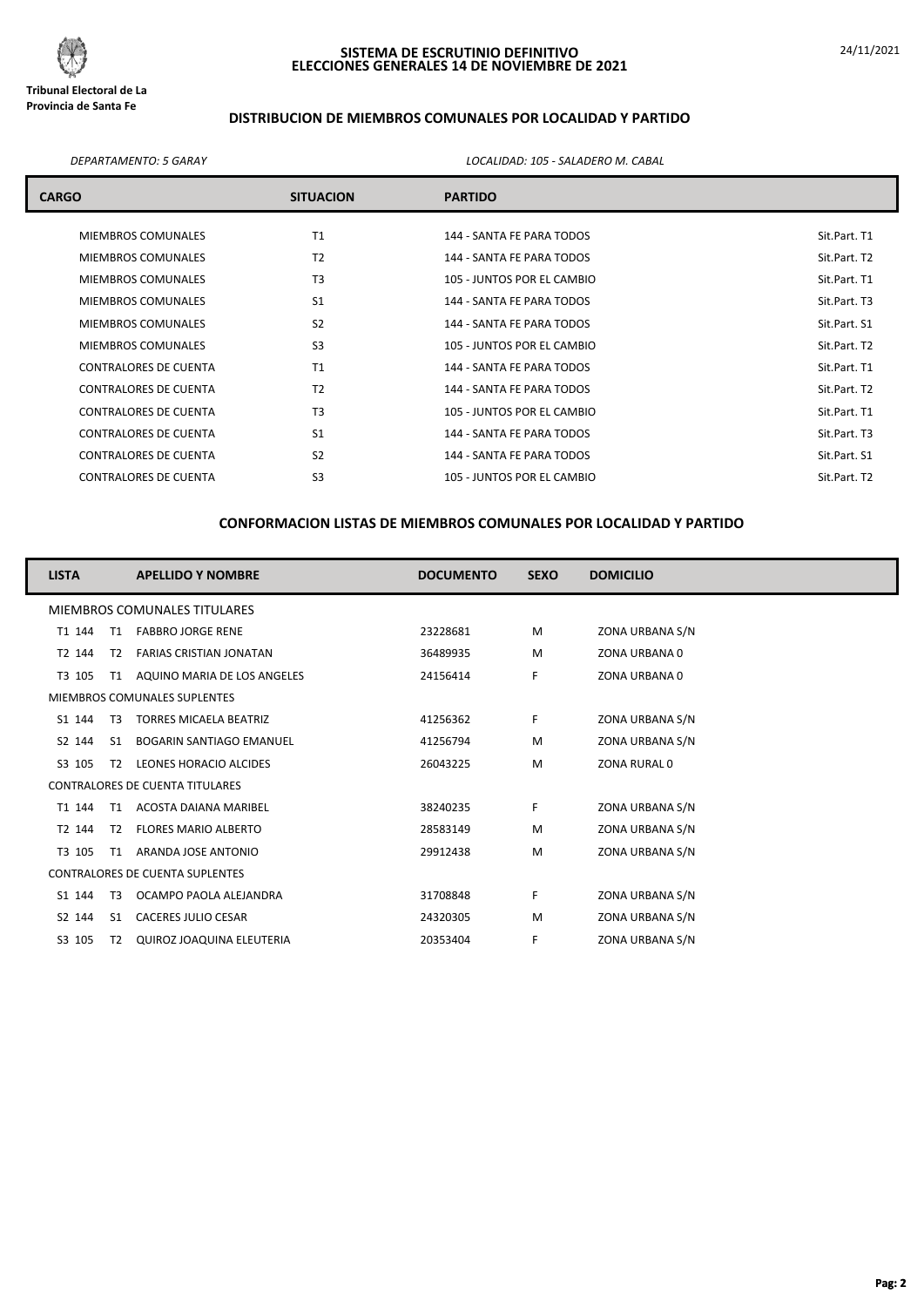

24/11/2021

# **LISTADO DE TOTALES PARA CARGOS DE MIEMBROS COMUNALES**

*DEPARTAMENTO: 5 - GARAY LOCALIDAD: 106 - HELVECIA*

| <b>PARTIDO</b> | <b>NOMBRE</b>                             | <b>Votos</b> | % s/ Válidos | % s/ Padrón |
|----------------|-------------------------------------------|--------------|--------------|-------------|
| 105            | <b>JUNTOS POR EL CAMBIO</b>               | 2713         | 48.39        | 33.15       |
| 31             | <b>FRENTE DE TODOS</b>                    | 2220         | 39.59        | 27.12       |
| 18             | <b>FRENTE PROGRESISTA CÍVICO Y SOCIAL</b> | 600          | 10.70        | 7.33        |

*TOTAL ELECTORES 8185 MESAS ESCRUTADAS 28*

| VOTOS VÁLIDOS            | 5.607 | 100,00%           |                                         |
|--------------------------|-------|-------------------|-----------------------------------------|
| <b>VOTOS AFIRMATIVOS</b> | 5.533 |                   | 98,68% (según votos válidos)            |
| <b>VOTOS BLANCOS</b>     | 74    |                   | 1,32% (según votos válidos)             |
| <b>VOTOS ANULADOS</b>    | 170   |                   | 2,94% (según total de votantes)         |
|                          |       | TOTAL DE VOTANTES | 70,58% (según total del Padrón)<br>5777 |
|                          |       |                   |                                         |
|                          |       |                   |                                         |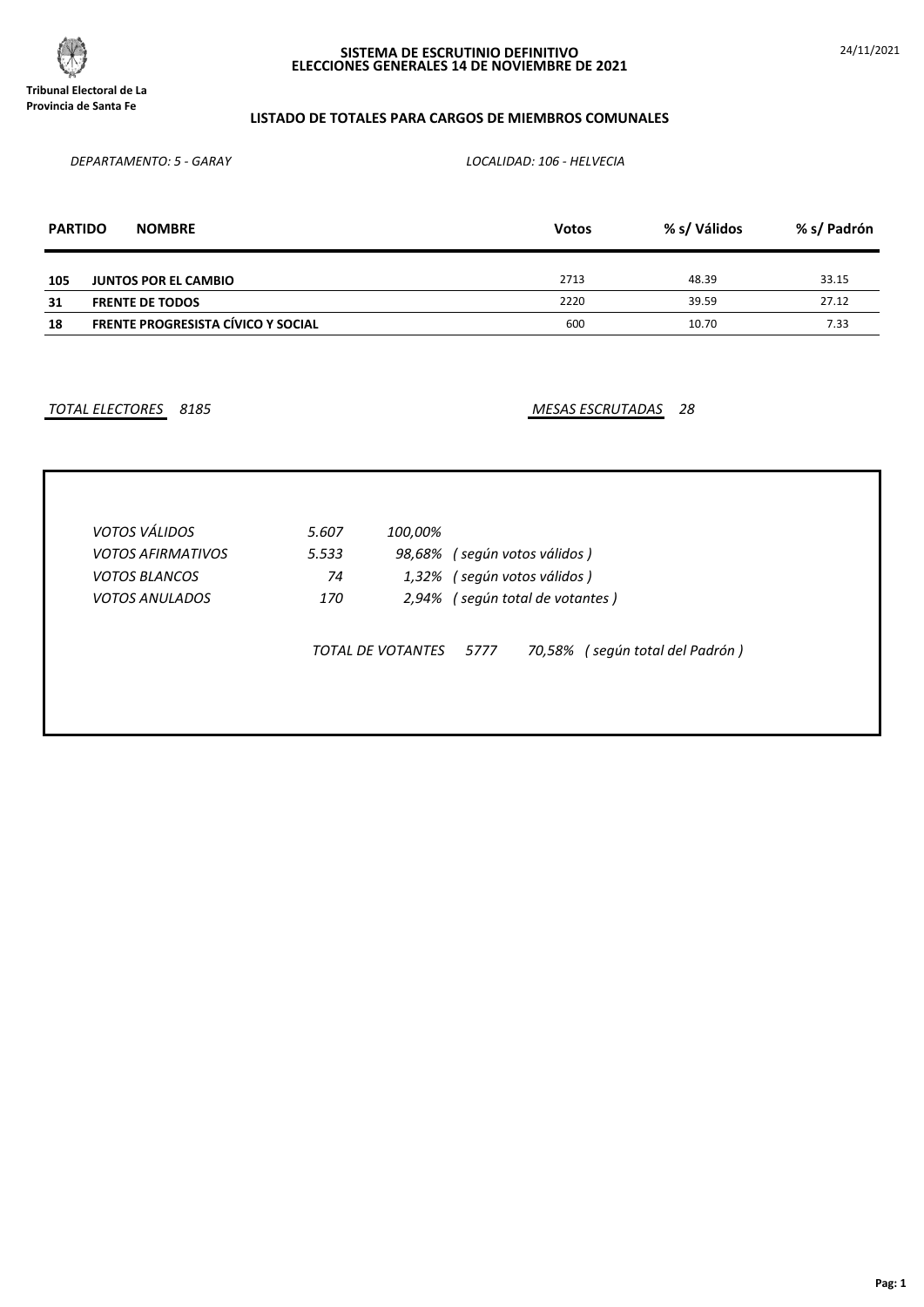

# **DISTRIBUCION DE MIEMBROS COMUNALES POR LOCALIDAD Y PARTIDO**

#### *DEPARTAMENTO: 5 GARAY LOCALIDAD: 106 - HELVECIA*

| <b>CARGO</b>                 | <b>SITUACION</b> | <b>PARTIDO</b>             |              |
|------------------------------|------------------|----------------------------|--------------|
| <b>MIEMBROS COMUNALES</b>    | T1               | 105 - JUNTOS POR EL CAMBIO | Sit.Part. T1 |
| <b>MIEMBROS COMUNALES</b>    | T <sub>2</sub>   | 105 - JUNTOS POR EL CAMBIO | Sit.Part. T2 |
| <b>MIEMBROS COMUNALES</b>    | T <sub>3</sub>   | 105 - JUNTOS POR EL CAMBIO | Sit.Part. T3 |
| <b>MIEMBROS COMUNALES</b>    | T <sub>4</sub>   | 105 - JUNTOS POR EL CAMBIO | Sit.Part. T4 |
| <b>MIEMBROS COMUNALES</b>    | T <sub>5</sub>   | 31 - FRENTE DE TODOS       | Sit.Part. T1 |
| <b>MIEMBROS COMUNALES</b>    | S <sub>1</sub>   | 105 - JUNTOS POR EL CAMBIO | Sit.Part. T5 |
| <b>MIEMBROS COMUNALES</b>    | S <sub>2</sub>   | 105 - JUNTOS POR EL CAMBIO | Sit.Part. S1 |
| <b>MIEMBROS COMUNALES</b>    | S <sub>3</sub>   | 105 - JUNTOS POR EL CAMBIO | Sit.Part. S2 |
| <b>MIEMBROS COMUNALES</b>    | S <sub>4</sub>   | 105 - JUNTOS POR EL CAMBIO | Sit.Part. S3 |
| <b>MIEMBROS COMUNALES</b>    | S <sub>5</sub>   | 31 - FRENTE DE TODOS       | Sit.Part. T2 |
| <b>CONTRALORES DE CUENTA</b> | T1               | 105 - JUNTOS POR EL CAMBIO | Sit.Part. T1 |
| <b>CONTRALORES DE CUENTA</b> | T <sub>2</sub>   | 105 - JUNTOS POR EL CAMBIO | Sit.Part. T2 |
| <b>CONTRALORES DE CUENTA</b> | T <sub>3</sub>   | 31 - FRENTE DE TODOS       | Sit.Part. T1 |
| <b>CONTRALORES DE CUENTA</b> | S <sub>1</sub>   | 105 - JUNTOS POR EL CAMBIO | Sit.Part. T3 |
| <b>CONTRALORES DE CUENTA</b> | S <sub>2</sub>   | 105 - JUNTOS POR EL CAMBIO | Sit.Part. S1 |
| <b>CONTRALORES DE CUENTA</b> | S <sub>3</sub>   | 31 - FRENTE DE TODOS       | Sit.Part. T2 |

| <b>LISTA</b> |                | <b>APELLIDO Y NOMBRE</b>               | <b>DOCUMENTO</b> | <b>SEXO</b> | <b>DOMICILIO</b>              |
|--------------|----------------|----------------------------------------|------------------|-------------|-------------------------------|
|              |                | MIEMBROS COMUNALES TITULARES           |                  |             |                               |
| T1 105       |                | T1 WEISS ACKERLEY MARIA VICTORIA       | 34497622         | F.          | SAN MARTIN 802                |
| T2 105       | T2             | SALOMON FERNANDO RENE                  | 8323611          | M           | <b>PAGES SELLARES 537</b>     |
| T3 105       | T3             | SONZOGNI FEDERICO FERNANDO             | 26460061         | M           | <b>RAUL ALFONSIN 904</b>      |
| T4 105       | T4             | AGUIAR CARMEN VERONICA                 | 25401223         | F.          | ZONA RURAL S/N                |
| T5 31        | T1             | <b>BERTOSSI LUCIANO JOSE</b>           | 29401575         | M           | P.PAGES SELLARES 762          |
|              |                | MIEMBROS COMUNALES SUPLENTES           |                  |             |                               |
| S1 105       | T <sub>5</sub> | ASCONA NATALIA NOELIA                  | 28242355         | F.          | <b>GDOR, ITURRASPE 953</b>    |
| S2 105       | S <sub>1</sub> | LOPEZ SANDRA VERONICA                  | 23911815         | F.          | BV.GALVEZ S/N                 |
| S3 105       | S <sub>2</sub> | TONIOLLO LEONEL EUGENIO                | 29127650         | M           | MAIPU 385                     |
| S4 105       | S3             | <b>BONGIOVANNI LILIANA ISABEL</b>      | 12027698         | F.          | P.PAGES SELLARES 546          |
| S5 31        | T2             | LIMIDO ADRIANA ANGELICA GENOVEVA       | 28242311         | F.          | ZONA RURAL S/N                |
|              |                | <b>CONTRALORES DE CUENTA TITULARES</b> |                  |             |                               |
| T1 105       |                | T1 CABRAL JOSE LUIS                    | 16880308         | M           | <b>HUMBERTO PRIMERO 843</b>   |
| T2 105       | T2             | QUINTEROS SILVIA LUCIANA               | 29127617         | F.          | E.CEJAS 0                     |
| T3 31        |                | T1 SARAVIA ROMINA ELIANA               | 31092212         | F.          | <b>FLORIAN PAUCKE 0</b>       |
|              |                | <b>CONTRALORES DE CUENTA SUPLENTES</b> |                  |             |                               |
| S1 105       | T3             | <b>GOMEZ YESICA LUCIANA</b>            | 33105140         | F.          | C.DEL DESIERTO 0              |
| S2 105       | S <sub>1</sub> | <b>GALVAN ALCIDES OMAR</b>             | 12208945         | M           | <b>FRAY ANTONIO ROSSI 885</b> |
| S3 31        | T2             | <b>CROCE RICARDO GABRIEL</b>           | 16880377         | M           | <b>SENADOR ANTILLE 782</b>    |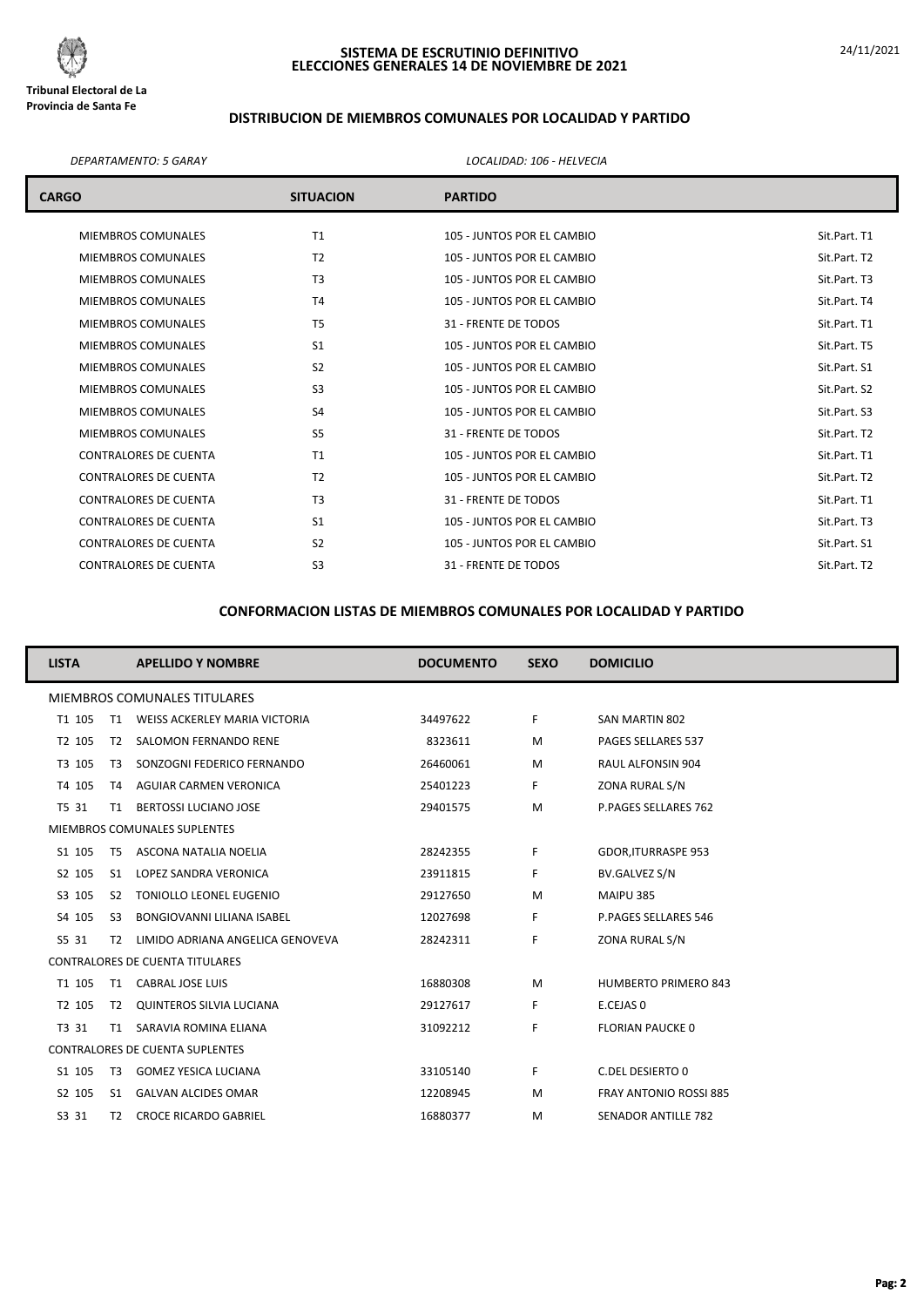

24/11/2021

## **LISTADO DE TOTALES PARA CARGOS DE MIEMBROS COMUNALES**

*DEPARTAMENTO: 5 - GARAY LOCALIDAD: 107 - CAYASTA*

| <b>PARTIDO</b> | <b>NOMBRE</b>                             | <b>Votos</b> | % s/ Válidos | % s/ Padrón |
|----------------|-------------------------------------------|--------------|--------------|-------------|
| 18             | <b>FRENTE PROGRESISTA CÍVICO Y SOCIAL</b> | 1490         | 57.37        | 41.81       |
| 144            | SANTA FE PARA TODOS                       | 1076         | 41.43        | 30.19       |

*TOTAL ELECTORES 3564 MESAS ESCRUTADAS 12*

| <b>VOTOS AFIRMATIVOS</b> | 2.566 |                          | 98,81% (según votos válidos)            |  |
|--------------------------|-------|--------------------------|-----------------------------------------|--|
| <b>VOTOS BLANCOS</b>     | 31    |                          | 1,19% (según votos válidos)             |  |
| <b>VOTOS ANULADOS</b>    | 53    |                          | 2,00% (según total de votantes)         |  |
|                          |       | <b>TOTAL DE VOTANTES</b> | 74,35% (según total del Padrón)<br>2650 |  |
|                          |       |                          |                                         |  |
|                          |       |                          |                                         |  |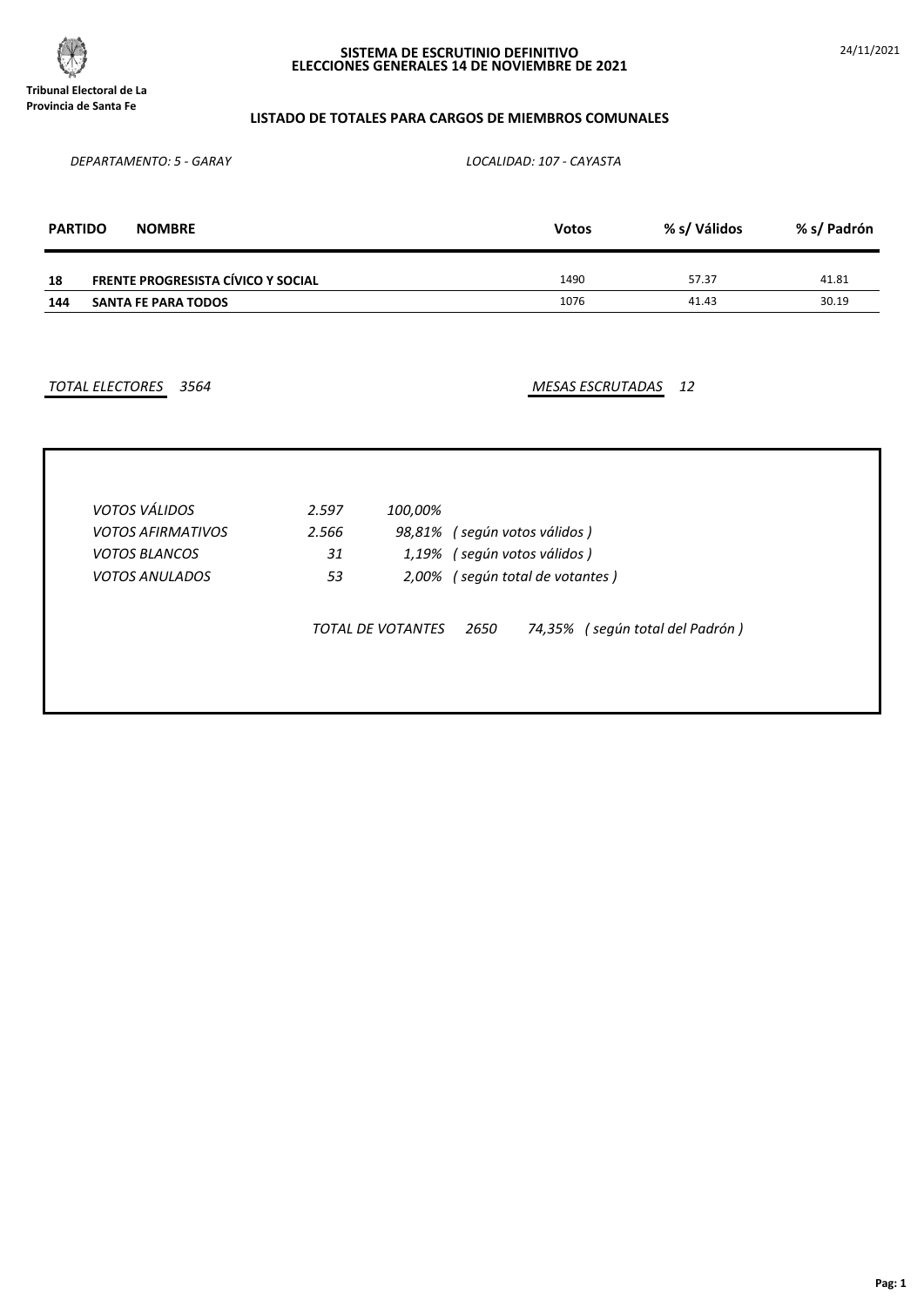

# **DISTRIBUCION DE MIEMBROS COMUNALES POR LOCALIDAD Y PARTIDO**

#### *DEPARTAMENTO: 5 GARAY LOCALIDAD: 107 - CAYASTA*

| <b>CARGO</b>                 | <b>SITUACION</b> | <b>PARTIDO</b>                          |              |
|------------------------------|------------------|-----------------------------------------|--------------|
| <b>MIEMBROS COMUNALES</b>    | T1               | 18 - FRENTE PROGRESISTA CÍVICO Y SOCIAL | Sit.Part. T1 |
| <b>MIEMBROS COMUNALES</b>    | T <sub>2</sub>   | 18 - FRENTE PROGRESISTA CÍVICO Y SOCIAL | Sit.Part. T2 |
| <b>MIEMBROS COMUNALES</b>    | T <sub>3</sub>   | 18 - FRENTE PROGRESISTA CÍVICO Y SOCIAL | Sit.Part. T3 |
| <b>MIEMBROS COMUNALES</b>    | T <sub>4</sub>   | 18 - FRENTE PROGRESISTA CÍVICO Y SOCIAL | Sit.Part. T4 |
| <b>MIEMBROS COMUNALES</b>    | T <sub>5</sub>   | 144 - SANTA FE PARA TODOS               | Sit.Part. T1 |
| <b>MIEMBROS COMUNALES</b>    | S <sub>1</sub>   | 18 - FRENTE PROGRESISTA CÍVICO Y SOCIAL | Sit.Part. T5 |
| <b>MIEMBROS COMUNALES</b>    | S <sub>2</sub>   | 18 - FRENTE PROGRESISTA CÍVICO Y SOCIAL | Sit.Part. S1 |
| <b>MIEMBROS COMUNALES</b>    | S <sub>3</sub>   | 18 - FRENTE PROGRESISTA CÍVICO Y SOCIAL | Sit.Part. S2 |
| <b>MIEMBROS COMUNALES</b>    | S <sub>4</sub>   | 18 - FRENTE PROGRESISTA CÍVICO Y SOCIAL | Sit.Part. S3 |
| <b>MIEMBROS COMUNALES</b>    | S <sub>5</sub>   | 144 - SANTA FE PARA TODOS               | Sit.Part. T2 |
| <b>CONTRALORES DE CUENTA</b> | T <sub>1</sub>   | 18 - FRENTE PROGRESISTA CÍVICO Y SOCIAL | Sit.Part. T1 |
| <b>CONTRALORES DE CUENTA</b> | T <sub>2</sub>   | 18 - FRENTE PROGRESISTA CÍVICO Y SOCIAL | Sit.Part. T2 |
| <b>CONTRALORES DE CUENTA</b> | T <sub>3</sub>   | 144 - SANTA FE PARA TODOS               | Sit.Part. T1 |
| <b>CONTRALORES DE CUENTA</b> | S <sub>1</sub>   | 18 - FRENTE PROGRESISTA CÍVICO Y SOCIAL | Sit.Part. T3 |
| <b>CONTRALORES DE CUENTA</b> | S <sub>2</sub>   | 18 - FRENTE PROGRESISTA CÍVICO Y SOCIAL | Sit.Part. S1 |
| <b>CONTRALORES DE CUENTA</b> | S <sub>3</sub>   | 144 - SANTA FE PARA TODOS               | Sit.Part. T2 |

| <b>LISTA</b>                 |                | <b>APELLIDO Y NOMBRE</b>               | <b>DOCUMENTO</b> | <b>SEXO</b> | <b>DOMICILIO</b>              |  |
|------------------------------|----------------|----------------------------------------|------------------|-------------|-------------------------------|--|
| MIEMBROS COMUNALES TITULARES |                |                                        |                  |             |                               |  |
| T1 18                        | T1             | <b>BERLI EDGARDO MIGUEL</b>            | 25049909         | M           | I.LA CATOLICA 1611            |  |
| T2 18                        | T2             | DEVIA MARIA VERONICA                   | 23283084         | F.          | <b>CONDE DE TESSIERES 852</b> |  |
| T3 18                        | T3             | <b>HERNANDEZ CARLOS ALBERTO</b>        | 10987362         | M           | R.1 KM.56 Z.RURAL S/N         |  |
| T4 18                        | T4             | PADRO NELDA ESTER                      | 16400212         | F.          | D.TONIOLLO 1270               |  |
| T5 144                       | T1             | DUPRAZ MARCELO ANTONIO                 | 14681086         | M           | <b>CONDE DE TESSIERES 0</b>   |  |
|                              |                | MIEMBROS COMUNALES SUPLENTES           |                  |             |                               |  |
| S1 18                        | T <sub>5</sub> | ZORATTI ROCIO GISELA                   | 29775426         | F           | <b>RUTA 1 KM 73,5 S/N</b>     |  |
| S2 18                        | S1             | ESTRADA ARACELI AGUSTINA               | 40118229         | F.          | ZONA RURAL S/N                |  |
| S3 18                        | S <sub>2</sub> | <b>GUIPPONI ALFREDO NICOLAS</b>        | 37395871         | M           | JUAN DE GARAY 0               |  |
| S4 18                        | S <sub>3</sub> | <b>BRASIL NATALI DANIELA</b>           | 34267525         | F.          | <b>BV.LOS INMIGRANTES 0</b>   |  |
| S5 144                       | T2             | CERRUDO ALFREDO AMARO                  | 11631294         | M           | <b>CONDE DE TESSIERES 895</b> |  |
|                              |                | <b>CONTRALORES DE CUENTA TITULARES</b> |                  |             |                               |  |
| T1 18                        | T1             | PERALES ANA LAURA                      | 27335415         | F.          | <b>RUTA 1 KM 72.5 S/N</b>     |  |
| T2 18                        | T2             | CARDOZO MARIA EUGENIA                  | 25834471         | F           | ZONA URBANA S/N               |  |
| T3 144                       | T1             | <b>DAYER MIGUEL ANGEL</b>              | 23225068         | M           | JUAN DE GARAY 0               |  |
|                              |                | <b>CONTRALORES DE CUENTA SUPLENTES</b> |                  |             |                               |  |
| S1 18                        | T3             | <b>BLANC MARIO LEOPOLDO</b>            | 23624967         | M           | FELIX DE LUXAN S/N            |  |
| S2 18                        | S1             | DERRIER MARIA ROSA                     | 20239226         | F.          | T.MADREJON 1553               |  |
| S3 144                       | T2             | MANGOLD ANDREA LETICIA                 | 29775435         | F           | JUAN DE GARAY 0               |  |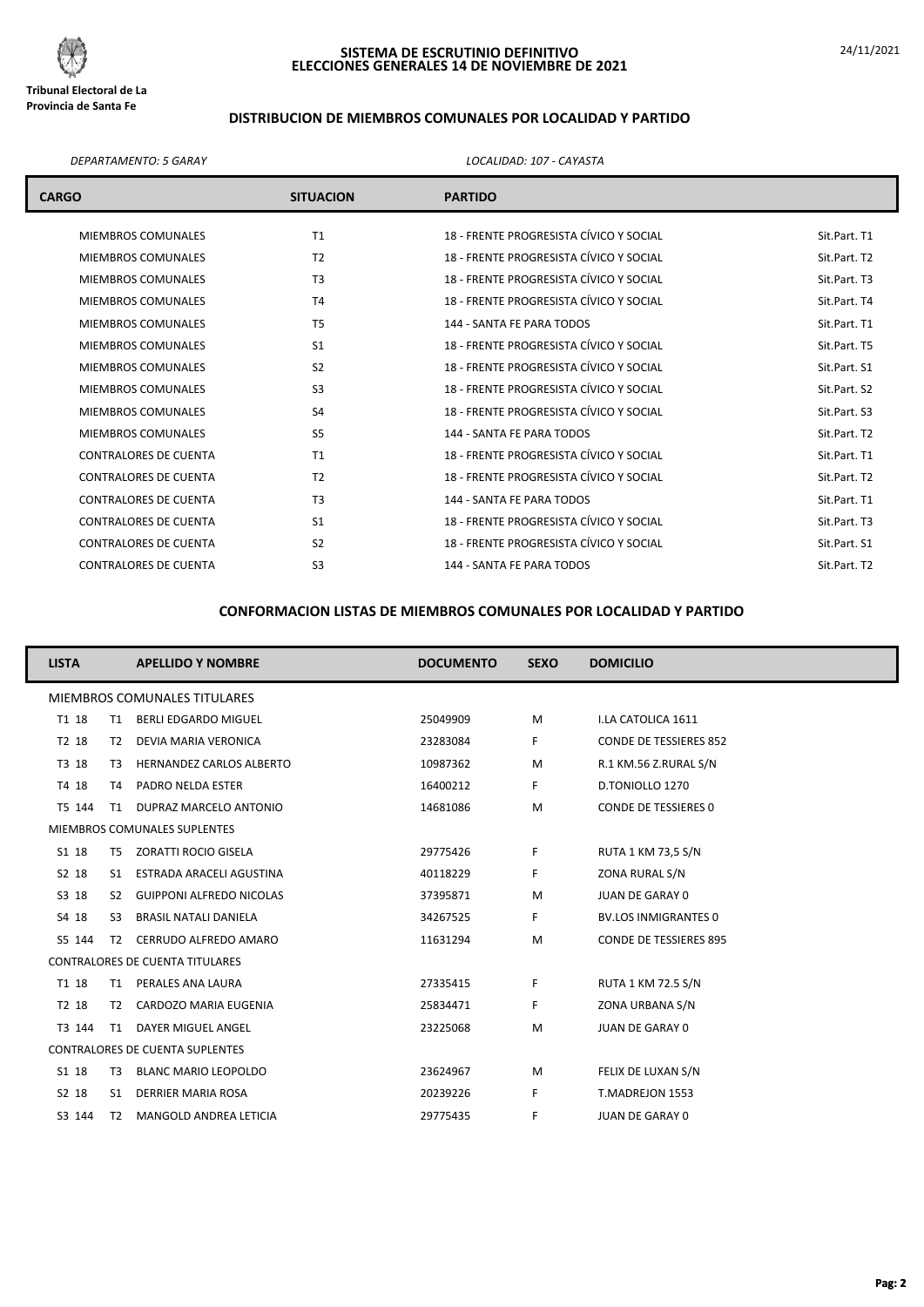

# **LISTADO DE TOTALES PARA CARGOS DE MIEMBROS COMUNALES**

*DEPARTAMENTO: 5 - GARAY LOCALIDAD: 108 - SANTA ROSA DE CALCHINES*

| <b>PARTIDO</b> | <b>NOMBRE</b>                             | <b>Votos</b> | % s/ Válidos | % s/ Padrón |
|----------------|-------------------------------------------|--------------|--------------|-------------|
| 31             | <b>FRENTE DE TODOS</b>                    | 1989         | 45.36        | 33.90       |
| 18             | <b>FRENTE PROGRESISTA CÍVICO Y SOCIAL</b> | 1940         | 44.24        | 33.06       |
| 105            | <b>JUNTOS POR EL CAMBIO</b>               | 405          | 9.24         | 6.90        |

*TOTAL ELECTORES 5868 MESAS ESCRUTADAS 19*

| <b>VOTOS VÁLIDOS</b>     | 4.385 | 100,00%           |                                         |
|--------------------------|-------|-------------------|-----------------------------------------|
| <b>VOTOS AFIRMATIVOS</b> | 4.334 | 98,84%            | (según votos válidos )                  |
| <b>VOTOS BLANCOS</b>     | 51    |                   | 1,16% (según votos válidos)             |
| <b>VOTOS ANULADOS</b>    | 107   |                   | 2,38% (según total de votantes)         |
|                          |       | TOTAL DE VOTANTES | 76,55% (según total del Padrón)<br>4492 |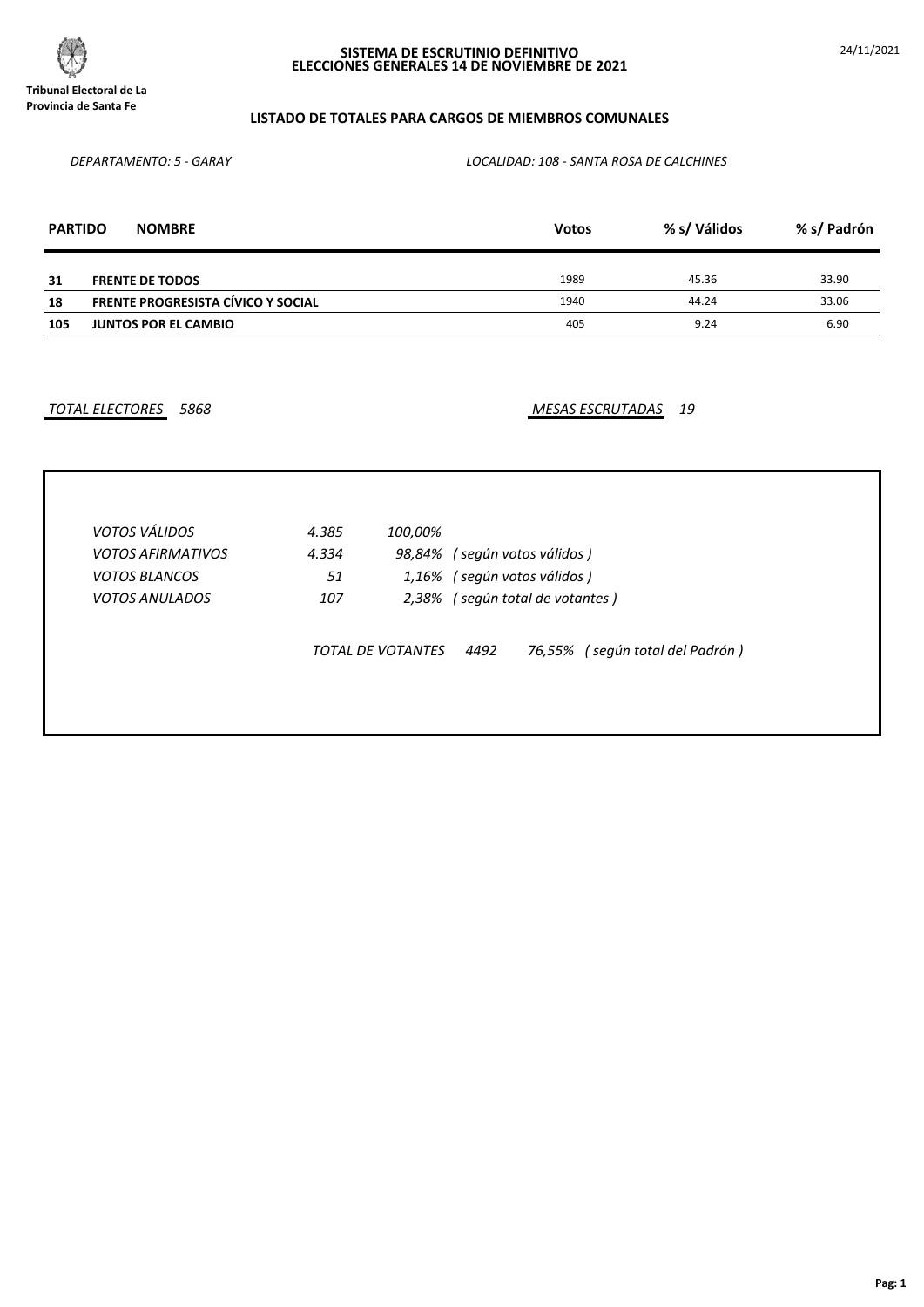

# **DISTRIBUCION DE MIEMBROS COMUNALES POR LOCALIDAD Y PARTIDO**

*DEPARTAMENTO: 5 GARAY LOCALIDAD: 108 - SANTA ROSA DE CALCHINES*

| <b>CARGO</b>                 | <b>SITUACION</b> | <b>PARTIDO</b>                          |              |
|------------------------------|------------------|-----------------------------------------|--------------|
| <b>MIEMBROS COMUNALES</b>    | T1               | 31 - FRENTE DE TODOS                    | Sit.Part. T1 |
| <b>MIEMBROS COMUNALES</b>    | T <sub>2</sub>   | 31 - FRENTE DE TODOS                    | Sit.Part. T2 |
| <b>MIEMBROS COMUNALES</b>    | T <sub>3</sub>   | 31 - FRENTE DE TODOS                    | Sit.Part. T3 |
| <b>MIEMBROS COMUNALES</b>    | T <sub>4</sub>   | 31 - FRENTE DE TODOS                    | Sit.Part. T4 |
| <b>MIEMBROS COMUNALES</b>    | T <sub>5</sub>   | 18 - FRENTE PROGRESISTA CÍVICO Y SOCIAL | Sit.Part. T1 |
| <b>MIEMBROS COMUNALES</b>    | S <sub>1</sub>   | 31 - FRENTE DE TODOS                    | Sit.Part. T5 |
| <b>MIEMBROS COMUNALES</b>    | S <sub>2</sub>   | 31 - FRENTE DE TODOS                    | Sit.Part. S1 |
| <b>MIEMBROS COMUNALES</b>    | S <sub>3</sub>   | 31 - FRENTE DE TODOS                    | Sit.Part. S2 |
| <b>MIEMBROS COMUNALES</b>    | S <sub>4</sub>   | 31 - FRENTE DE TODOS                    | Sit.Part. S3 |
| <b>MIEMBROS COMUNALES</b>    | S <sub>5</sub>   | 18 - FRENTE PROGRESISTA CÍVICO Y SOCIAL | Sit.Part. T2 |
| <b>CONTRALORES DE CUENTA</b> | T1               | 31 - FRENTE DE TODOS                    | Sit.Part. T1 |
| <b>CONTRALORES DE CUENTA</b> | T <sub>2</sub>   | 31 - FRENTE DE TODOS                    | Sit.Part. T2 |
| <b>CONTRALORES DE CUENTA</b> | T <sub>3</sub>   | 18 - FRENTE PROGRESISTA CÍVICO Y SOCIAL | Sit.Part. T1 |
| <b>CONTRALORES DE CUENTA</b> | S <sub>1</sub>   | 31 - FRENTE DE TODOS                    | Sit.Part. T3 |
| <b>CONTRALORES DE CUENTA</b> | S <sub>2</sub>   | 31 - FRENTE DE TODOS                    | Sit.Part. S1 |
| <b>CONTRALORES DE CUENTA</b> | S <sub>3</sub>   | 18 - FRENTE PROGRESISTA CÍVICO Y SOCIAL | Sit.Part. T2 |

| <b>LISTA</b>                           |                | <b>APELLIDO Y NOMBRE</b>        | <b>DOCUMENTO</b> | <b>SEXO</b> | <b>DOMICILIO</b>              |  |  |
|----------------------------------------|----------------|---------------------------------|------------------|-------------|-------------------------------|--|--|
| MIEMBROS COMUNALES TITULARES           |                |                                 |                  |             |                               |  |  |
| T1 31                                  | T1             | <b>GALEANO NATALIA CAROLINA</b> | 25814529         | F.          | 9 DE JULIO S/N S/N            |  |  |
| T2 31                                  | T2             | <b>FAVARO RICARDO GASTON</b>    | 30350819         | M           | SANTA ROSA 208                |  |  |
| T3 31                                  | T3             | SANCHEZ MARIA GIMENA            | 30350804         | F.          | FRAY A.ROSSI 864              |  |  |
| T4 31                                  | T4             | <b>AGUIAR JORGE DANIEL</b>      | 17545904         | M           | ZONA RURAL RUTA 1 KM 33/5 S/N |  |  |
| T5 18                                  | T1             | YOSSEN CARLOS ALEXIS            | 32995080         | M           | SAN MARTIN 1341               |  |  |
| MIEMBROS COMUNALES SUPLENTES           |                |                                 |                  |             |                               |  |  |
| S1 31                                  | T <sub>5</sub> | SCHMIDT PAOLA GUADALUPE         | 32995010         | F.          | LUIS JORGE 216                |  |  |
| S2 31                                  | S1             | OSUNA FRANCO URIEL              | 37774080         | M           | BO.FEDERAL VIV.29 S/N         |  |  |
| S3 31                                  | S <sub>2</sub> | MAZZA MARIA LAURA               | 31317853         | F.          | 1° DE MAYO Y 1° JUNTA S/N     |  |  |
| S4 31                                  | S3             | RUIZ DIAZ JOSE MARIA            | 26310988         | M           | PATI Y PAS.LA MOJARRA S/N     |  |  |
| S5 18                                  | T <sub>2</sub> | VILLALBA RICARDO MIGUEL         | 22405168         | M           | ZONA RURAL S/N                |  |  |
| <b>CONTRALORES DE CUENTA TITULARES</b> |                |                                 |                  |             |                               |  |  |
| T1 31                                  | T1             | STEHLI MELISA EMILIANA          | 31092368         | F.          | 1°JUNTA 271                   |  |  |
| T2 31                                  | T2             | ANCONETANI DAVID ALEJANDRO      | 25814521         | M           | BV.D.OVELAR S/N               |  |  |
| T3 18                                  | T1             | <b>GUITTON MARIA CELESTE</b>    | 24403719         | F           | ARMENDOLINA CORREA S/N S/N    |  |  |
| <b>CONTRALORES DE CUENTA SUPLENTES</b> |                |                                 |                  |             |                               |  |  |
| S1 31                                  | T3             | <b>FAVARO MELINA ANDREA</b>     | 27771961         | F.          | BELGRANO 601                  |  |  |
| S2 31                                  | S1             | SANABRIA MARIA DE LOS MILAGROS  | 24029907         | F.          | SAN MARTIN S/N BO.FEDERAL 4   |  |  |
| S3 18                                  | T2             | RAMOS EXEQUIEL NICOLAS          | 39455738         | M           | <b>BUENOS AIRES 912</b>       |  |  |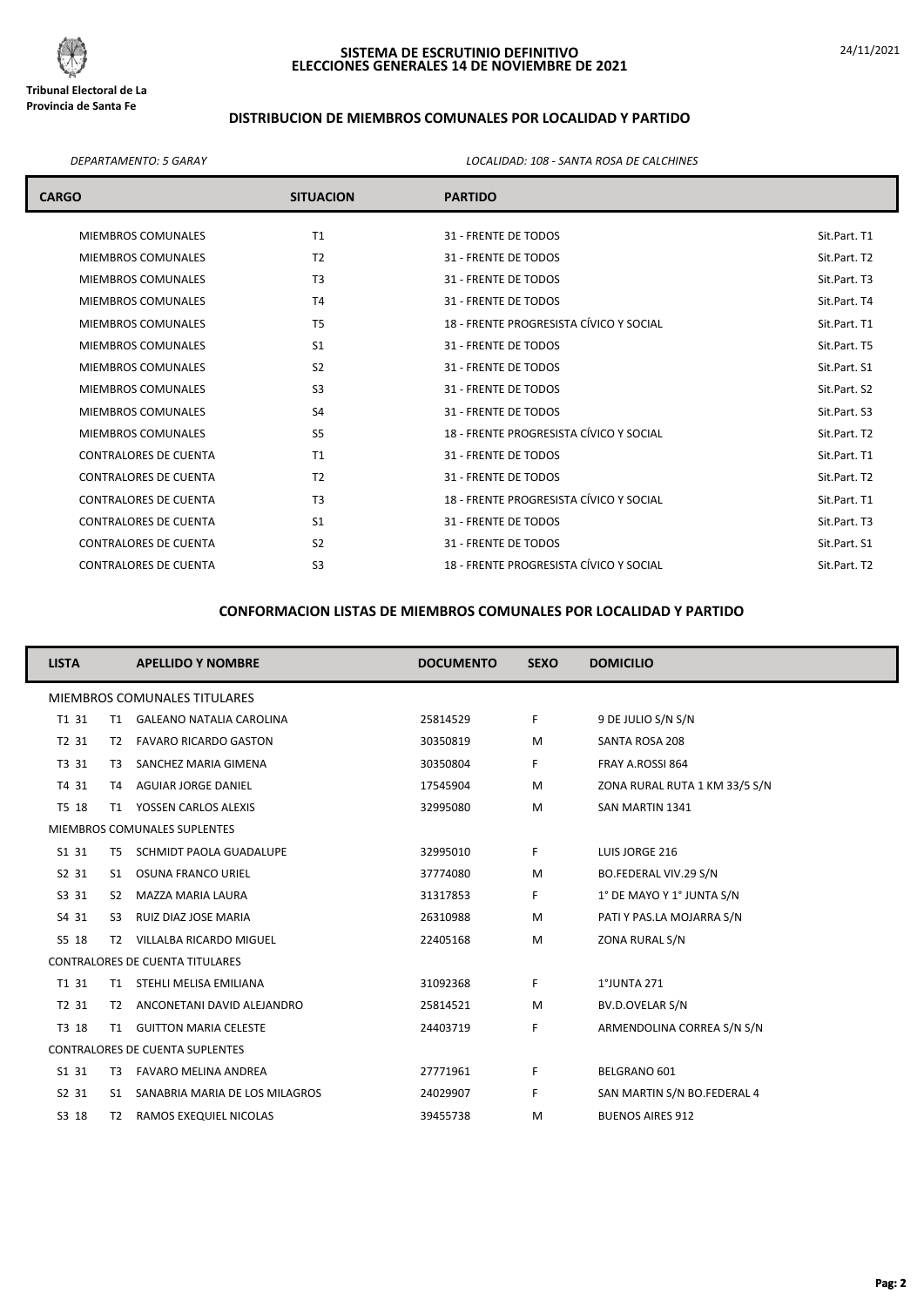

24/11/2021

# **LISTADO DE TOTALES PARA CARGOS DE MIEMBROS COMUNALES**

*DEPARTAMENTO: 5 - GARAY LOCALIDAD: 109 - COLONIA MASCIAS*

| <b>PARTIDO</b> | <b>NOMBRE</b>                        | <b>Votos</b> | % s/ Válidos | % s/ Padrón |
|----------------|--------------------------------------|--------------|--------------|-------------|
|                |                                      |              |              |             |
| 144            | <b>SANTA FE PARA TODOS</b>           | 431          | 58.40        | 46.49       |
| 63             | <b>PARTIDO DEMOCRATA PROGRESISTA</b> | 158          | 21.41        | 17.04       |
| 73             | <b>SOBERANIA POPULAR</b>             | 116          | 15.72        | 12.51       |
| 31             | <b>FRENTE DE TODOS</b>               | 25           | 3.39         | 2.70        |

*TOTAL ELECTORES 927 MESAS ESCRUTADAS 3*

| <b>VOTOS VÁLIDOS</b>     | 738 | 100,00%           |                       |                                    |
|--------------------------|-----|-------------------|-----------------------|------------------------------------|
| <b>VOTOS AFIRMATIVOS</b> | 730 | 98,92%            | (según votos válidos) |                                    |
| <b>VOTOS BLANCOS</b>     | 8   | 1,08%             | (según votos válidos) |                                    |
| <b>VOTOS ANULADOS</b>    | 7   | 0,94%             |                       | (según total de votantes)          |
|                          |     | TOTAL DE VOTANTES | 745                   | (según total del Padrón)<br>80,37% |
|                          |     |                   |                       |                                    |
|                          |     |                   |                       |                                    |